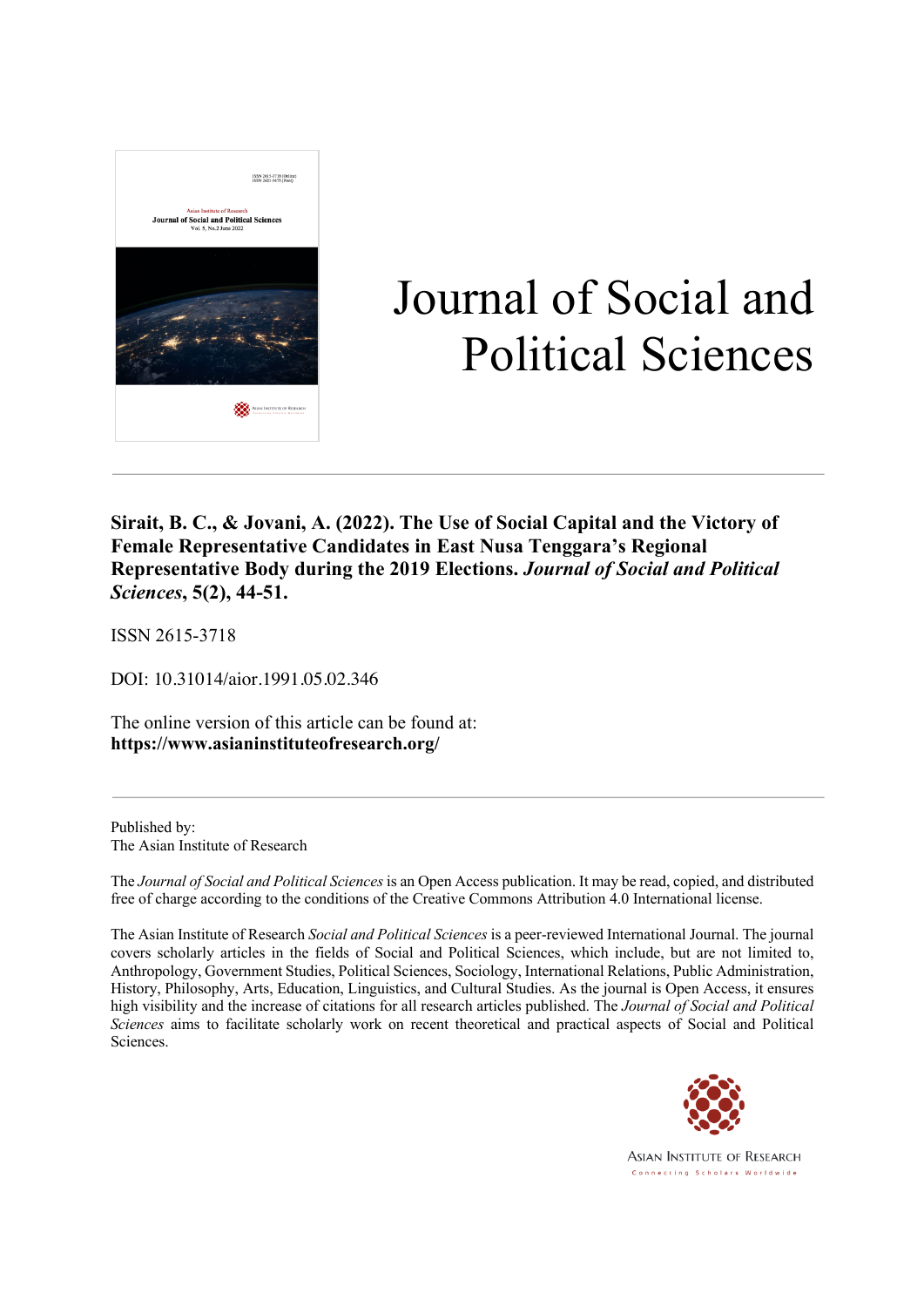

# The Use of Social Capital and the Victory of Female Representative Candidates in East Nusa Tenggara's Regional Representative Body during the 2019 Elections

Budi Chrismanto Sirait<sup>1</sup>, Audra Jovani<sup>2</sup>

<sup>1</sup> Political Science, Universitas Kristen Indonesia, Jakarta, Indonesia. Email: budi.sirait@uki.ac.id <sup>2</sup> Political Science, Universitas Kristen Indonesia, Jakarta, Indonesia. Email: audra.jovani@uki.ac.id

Correspondence: Budi Chrismanto Sirait, Political Science, Universitas Kristen Indonesia, Jakarta, 13630 Indonesia. E-mail: budi.sirait@uki.ac.id; Audra Jovani, Political Science, Universitas Kristen Indonesia, Jakarta, 13630 Indonesia. E-mail: audra.jovani@uki.ac.id

## **Abstract**

This research is based on the success and feats of female legislative candidates in East Nusa Tenggara's 2019 elections, despite the deeply-rooted patriarchal culture. The increase in female representation in East Nusa Tenggara's Regional Representative Body heralds good news because the number increased from 9 to 12. This research assesses how four female representative successfully became legislative members using their social and moral capital. This research uses Robert Putnam's social capital theory and Claudia Derichs', Andrea Fleschenberg's and Momoyo Hustebeck's moral capital theory as the main theories. This study uses a qualitative method with a case study and in-depth interviews with the four female representatives. The principal findings of this research reveal that patriarchy contributed to the success and victory of these four female representative candidates, nothing that the men (husbands and fathers of these women) have social influence as a regional leaders, public figures, cultural figures, and religious figure. Furthermore, moral capital also plays a vital part because these women are role models and have honorable professions as teachers, lawyers, and/or activists that are deeply connected with the people.

**Keywords:** Social Capital, Moral Capital, Female, Representation

#### **1. Introduction**

The victory of female representatives in the elections in Indonesia marks a monumental moment in electoral politics. The reason is that female representation brings about new colors in policy-making. Budiarti wrote that female representation in the legislative body is very strategic because the way they socialize and their experience are very different. Women are assumed to bring different values, experiences, and skills (Budiarti, 2011).

Women's presence in the parliament is necessary to realize the interests and needs of women. The ability to utilize social capital, whether in the form of connections, norms, or trust is vital in these women's victory in the elections.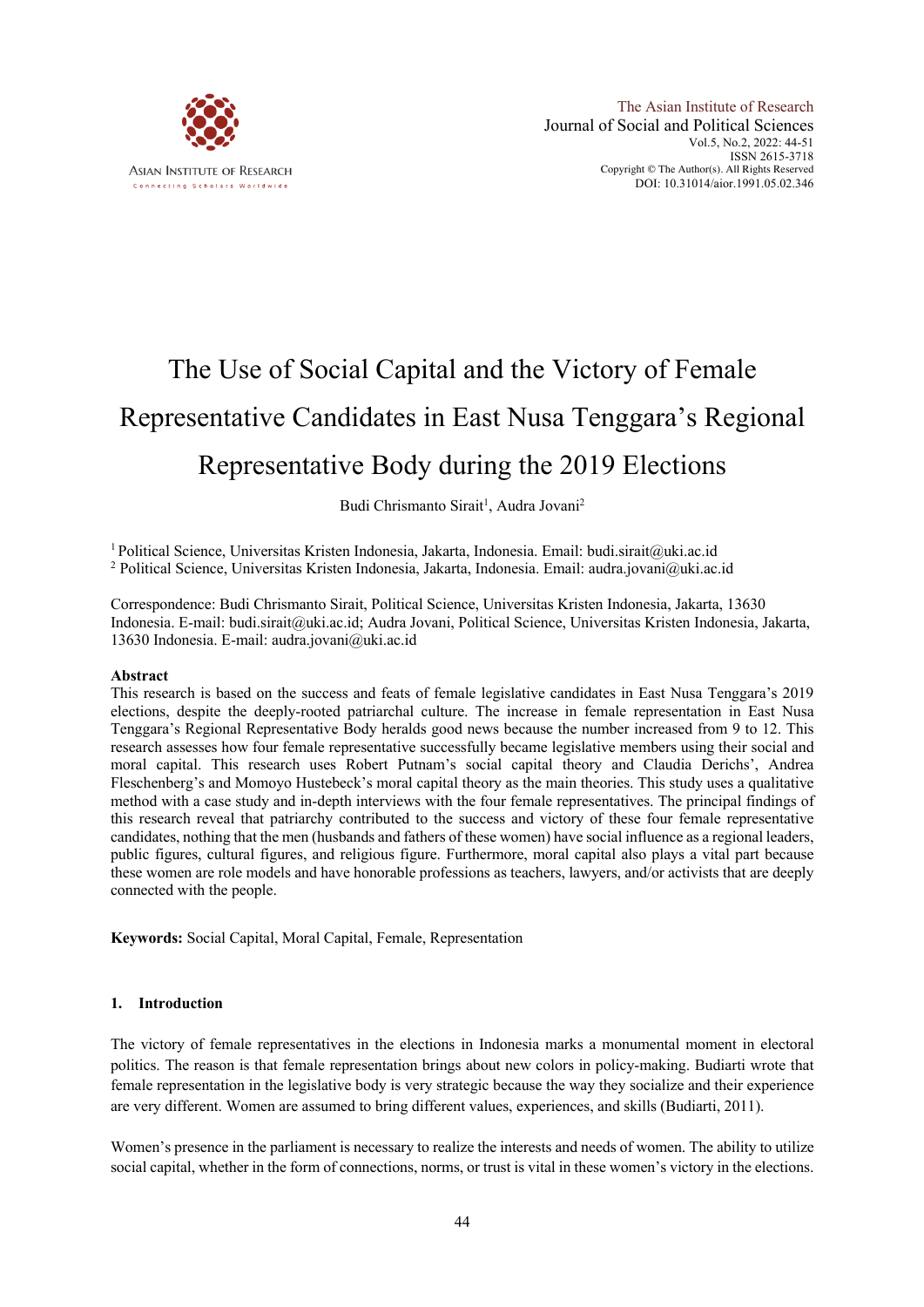The victory of female representatives has been previously studied in the West Java Province, specifically in Indramayu (Nurmalasari, 2011), as well as in the West Sumatera Province (Putri, 2018). The focus of these studies elaborates how social capital, whether through connections, norms and the constituents' trust is a major contributor of the female representatives' victory in the elections. Social capital among the people is described as the readiness to live side by side—evident in the local culture that promotes togetherness, cooperation, and social relationships. Social capital could manifest in the form of having connections with a public/cultural figure and organisations that could become a political resource for the female representatives. Social capital is the catalyst to collective action and cooperation through the exchange of information and knowledge, and is the basis of trust in a political process—this can be seen in West Sumatera, specifically in Bundo Kanduang, an area that uses a matrilineal system. In this article, the success of the these female representative candidates in East Nusa Tenggara despite the patriarchal culture is particularly interesting. The reason is that patriarchy contributed to these women's entrance in politics, until they were elected as legislative members.

The number of women elected in East Nusa Tenggara's legislative elections has not fulfilled the 30 percent quota. However, during the 2014 and 2019 elections, the number of female representation in the East Nusa Tenggara's regional legislative body increased significantly. In the 2014 elections, there were only six female representatives, while in the 2019 elections, the number increased twofold and reached 12. This heralds good news because in spite of East Nusa Tenggara's patriarchal culture, the number of female representation increased. This article aims to explain how social and moral capital contributed to the success of these female representatives in the 2019 elections.

# **2. Method**

The approach of this article is qualitative in nature and the type of research uses case studies. The source of data uses primary data gathered from in-depth interviews with four female representative members of East Nusa Tenggara's regional legislative body that was incumbent in the 2014-2019 period, namely Adoe Yuliana Elisabeth, Kristien Samiyati, Ana Waha Kolin, and Inche D.P. Sayuna. The data relates to the social and moral capital possessed by these women and is analyzed using an analytical and descriptive method (Creswell, 2014).

# **3. Results**

# *3.1. Female Representation in Politics*

Women's representation in politics has been frequently discussed globally. One of the figures that discussed female representation is Hanna Pitkin. In her classical book "The Concept of Representation," Pitkin identified four kinds of representation: formal, substantive, symbolic, and descriptive (Pitkin, 1967). The first two kinds of representation describes representation as a 'way of acting' or 'acting four,' while the last two is described as 'way of being' or 'standing for.' In order to understand the meaning of these concepts, we must first be aware of the contexts in which these types of representation are placed upon.

Formal representation is defined as the institutional rules that are conducted before and after the commencement of representation. This type of representation has two dimensions, namely authorization and accountability. Authorization refers to how a representative is able to gain her position and status. Accountability is the ability of constituents to punish their representative for acting against the interests of the constituents or for not being responsive towards the needs and choices of the constituents.

Symbolic representation is the way a representative 'stands for' her constituents or her electors. A symbol can represent a cause or idea, or realize it by way of representation, even when it does not exist. Descriptive representation refers to representation that is based on commonalities or similarities between the representative and her constituents. In this type of representation, the representative does not act on behalf of someone else, but she stands for a certain cause. Hence, she presents something that is nonexistent by using similarities or commonalities.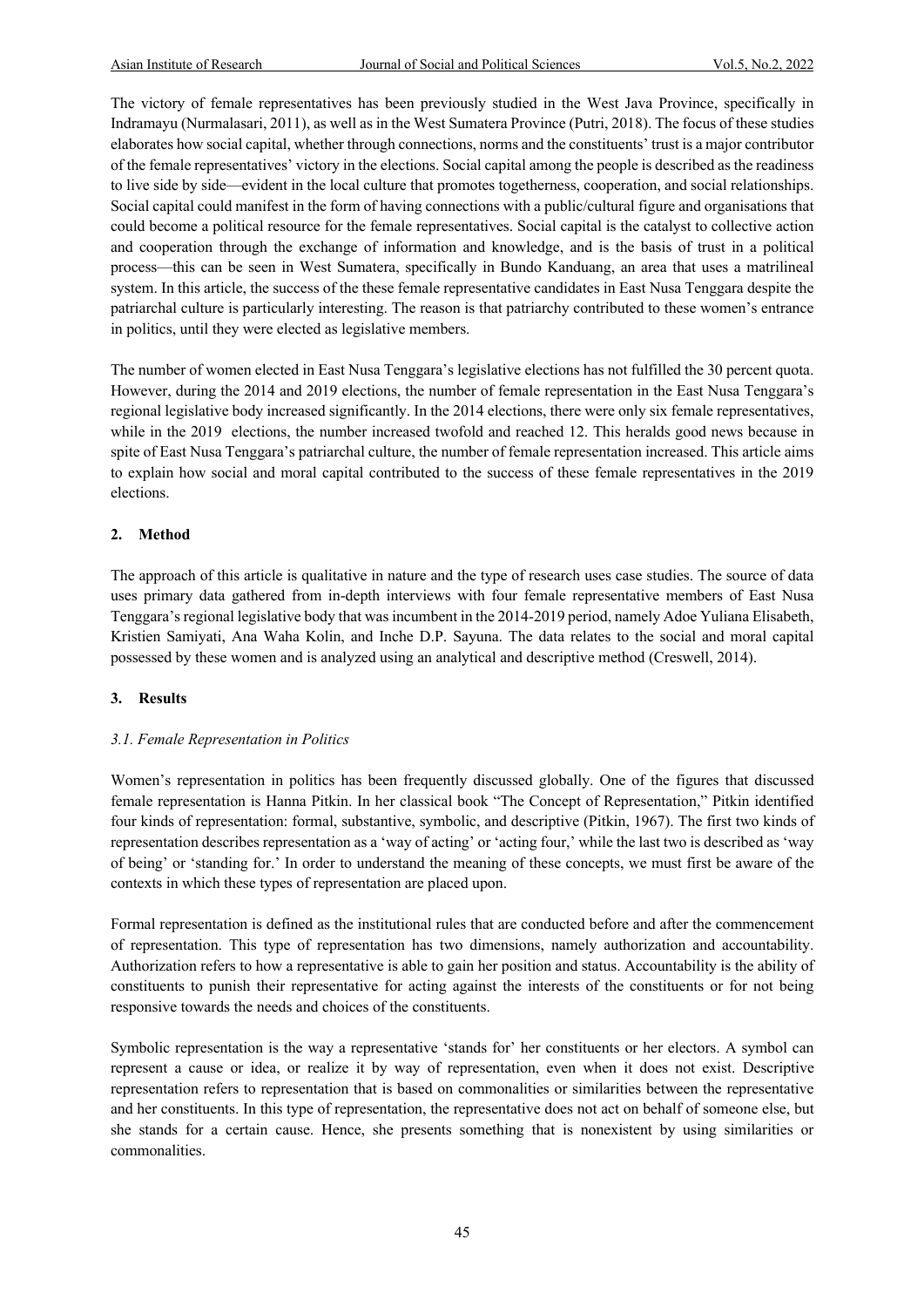Substantive representation, also known as 'acting for' representation is a concept which shows that activities conducted by a representative are carried on behalf of her constituents. Her role is as an agent and a substitute for who or what she is representing. In this representation, collective issues that are geographical (district) or other kinds of collectivity are not taken into account. The types of representation put forward by Pitkin are forms of representation that are incited by the notion of an activity, such as creating a descriptive or symbolic representation (Suseno, 2013). Political representation has several issues relating to the relationship of the representative and her constituents, how the interests of the constituents can be realized by their representative in the political process. Representation is said to be related to presence and absence. The responsibility of a representative is to make present the interests of her constituents in the policy-making process (Wardhani, 2018).

There are three arguments on the importance of female political representation in the parliament. First, there is no true democracy and no true people's participation in the government and in development, without equal participation of men and women. Hence, in order to realize politics that is democratic, female representation is a necessity. Second, the goal of development will never be achieved without female representation, not only in the development itself but also in determining the goal of development. A proportional number of women are required to determine the perspective and goal of development that sides with women's interests. Third, female participation in decision-making bodies will prioritize and give new perspective that sides with the people, especially women and children. The significant result that is expected from female representation is the realization of gender equality through the parliament (Subono, 2013).

In East Nusa Tenggara's context, the increase of female political representation to 12 people in the parliament during the 2019 election heralds good news. The number increased from 6 during the 2014 election. Below is a list of the 12 women elected in NTT's 2019 legislative election.

| $\bf No$       | <b>Area of Election</b>                                                                                  | '00<br><b>Name</b>              | Party       | Sequence       |
|----------------|----------------------------------------------------------------------------------------------------------|---------------------------------|-------------|----------------|
| $\mathbf{1}$   | East Nusa Tenggara I (Kupang City)                                                                       | Adoe Yuliana Elisabeth          | PDIP        | 1              |
| $\overline{2}$ | East Nusa Tenggara II (Kupang, Rote<br>Ndao, Sabu Raijua District)                                       | Maria Saku                      | Perindo     | 1              |
| $\mathfrak{Z}$ | East Nusa Tenggara III (Sumba Island,<br>which consists of East, Central, West,<br>and South West)       | Kristien Samiyati Pati          | Nasdem      | 1              |
| $\overline{4}$ | East Nusa Tenggara III (Sumba Island,<br>which consists of East, Central, West,<br>and South West Sumba) | Rambu K. A. Praing              | PAN         | $\overline{2}$ |
| 5              | East Nusa Tenggara III (Sumba Island,<br>which consists of East, Central, West,<br>and South West Sumba) | Oktaviana Lyet Vinsiana<br>Kaka | Perindo     | 3              |
| 6              | East Nusa Tenggara IV (Manggarai,<br>West Manggarai dan East Manggarai<br>District)                      | Yeni Veronika                   | PAN         | 1              |
| 7              | East Nusa Tenggara IV (Manggarai,<br>West Manggarai dan East Manggarai<br>District)                      | Jimur Siena Katrina             | PAN         | $\overline{4}$ |
| 8              | East Nusa Tenggara V (Sikka, Ende,<br>Ngada, Nagekeo District)                                           | Angela Mercy Piwung             | <b>PKB</b>  | 5              |
| 9              | East Nusa Tenggara VI (East Flores,<br>Lembata, Alor District)                                           | Ana Waha Kolin                  | <b>PKB</b>  | $\mathbf{1}$   |
| 10             | East Nusa Tenggara VIII (South Central<br>Timor)                                                         | Inche D.P. Sayuna               | Golkar      | 1              |
| 11             | East Nusa Tenggara VIII (South Central<br><b>Timor District)</b>                                         | Emelia Julia Nomleni            | <b>PDIP</b> | 1              |
| 12             | East Nusa Tenggara VIII (South Central<br>Timor District)                                                | Reny Marlina Un                 | Demokrat    | $\mathbf{1}$   |

Table 1: Female Representatives of the East Nusa Tenggara Province in 2019

*Source: processed from KPU East Nusa Tenggara Province, 2019*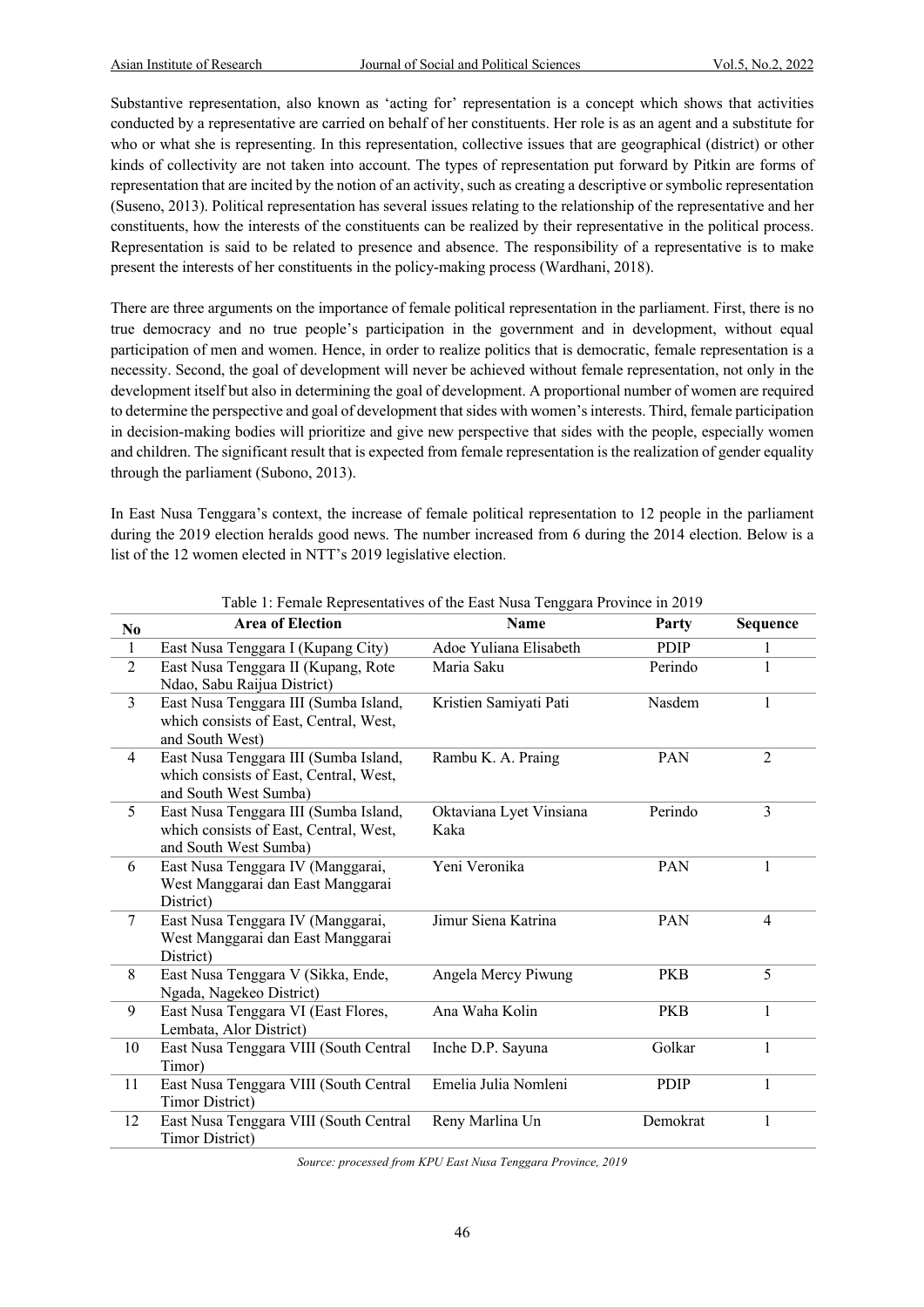During the 2019 elections, there were 12 women, four of which were re-elected for the second time. From eight electoral areas in East Nusa Tenggara, there is only one area that does not have female representation. However, women have represented each of their electoral areas in East Nusa Tenggara. With regards to the sequence number, other than the social and moral capital possessed by these women, being first or in the top sequence is one of the major factors that contributed to their election.

This article uses a case study on four female candidates that were elected in 2019. First, Adoe Yuliana Elisabeth from PDIP, listed first in the sequence, and was the administrator for East Nusa Tenggara's regional elective body and a candidate in the 2004, 2009, and 2014 elections. She was first elected in 2019. Second, Kristien Samiyati from Nasdem, listed first in the sequence, was an incumbent member. Third, Ana Waha Kolin from PKB, listed first in the sequence, was the Head of East Nusa Tenggara Province's Women Political Caucus from 2009 to 2024, and was a candidate in the 2009 and 2014 elections. Fourth, Inche D.P. Sayuna from Golkar, listed first in the sequence, was Golkar's secretary for the East Nusa Tenggara Province and a representative in East Nusa Tenggara Province's 2009 elections.

The area of election is of particular importance because East Nusa Tenggara consists of four major islands, namely Flores Island, Sumba Island, Timor Island, and Alor Island. Adoe Yuliana Elisabeth is from the electoral area of East Nusa Tenggara 1 (Kupang District). Kristien Sumiyati is from electoral area III (East, Central, West, and South West Sumba District). Ana Waha Kolin is from electoral area VI (East Flores, Lembata, Alor District). Inche D.P. Sayuna is from the electoral area of East Nusa Tenggara VII (South Central Timor District). The choice of electoral areas is important in assessing how the culture and perspectives of the people of each area views women and politics.

# *3.2. Social Capital: The Support of the People Towards Female Representative Candidates*

In "Social Capital, Economic Growth and Regional Development" by Sriya Iyer, Michael Kitson and Bernard Toh, which is published in the Regional Studies Journal (2015), it is mentioned that social capital is defined as institutions, relationships, attitudes, and values that facilitate interpersonal interactions in order to increase welfare through economic development and the people itself (Iyer, Kitson, & Toh, 2005). Additionally, there are several figures that have a role in introducing the concept of social capital, such as Pierre Bourdieu, James Coleman, and Robert Putnam.

Bourdieu, a French sociologist, defined social capital as resources, whether actual or potential, connections and relations that are attentive. The actors involved in the connection yearns for social relations that can be utilized as a resource that could bring about economic or social gains. Social capital, according to Bourdieu, is social relations that can be utilized by an actor to achieve his interests. Hence, social capital can become a tool for class struggle. Bourdieu defines social capital as a resource that is owned by an individual or group by utilizing interrelated networks or relationships, and the members acknowledge one another.

Robert Putnam, a political science expert, shows that social capital is inherent in social relations. Social capital is built through a social network that encompasses: 1) trust or positive values that appreciates development or achievements; 2) social norms and obligations; 3) social networks that becomes a platform for social activities, especially in the form of voluntary associations. Putnam believes that voluntary associations has a vital role in the development of social capital. Not only is it effective for flow of information, it is also an event where the actors can interact and make transactions.

Bourdieu and Putnam mentioned that social capital is an actor's individual asset, which could later develop into a group or collective asset. The closeness of a relationship is vital in identifying social capital because it signifies trust, norms, and a reciprocal relationship. With regards to its function, social capital functions as an agent of change and could support an individual actor or group in achieving their goals and fulfilling their interests.

Social capital that takes on the form of network, norms, and trust is possessed by the four female representatives. It consists of interpersonal relationships, norms that applies in East Nusa Tenggara on women in politics, and trust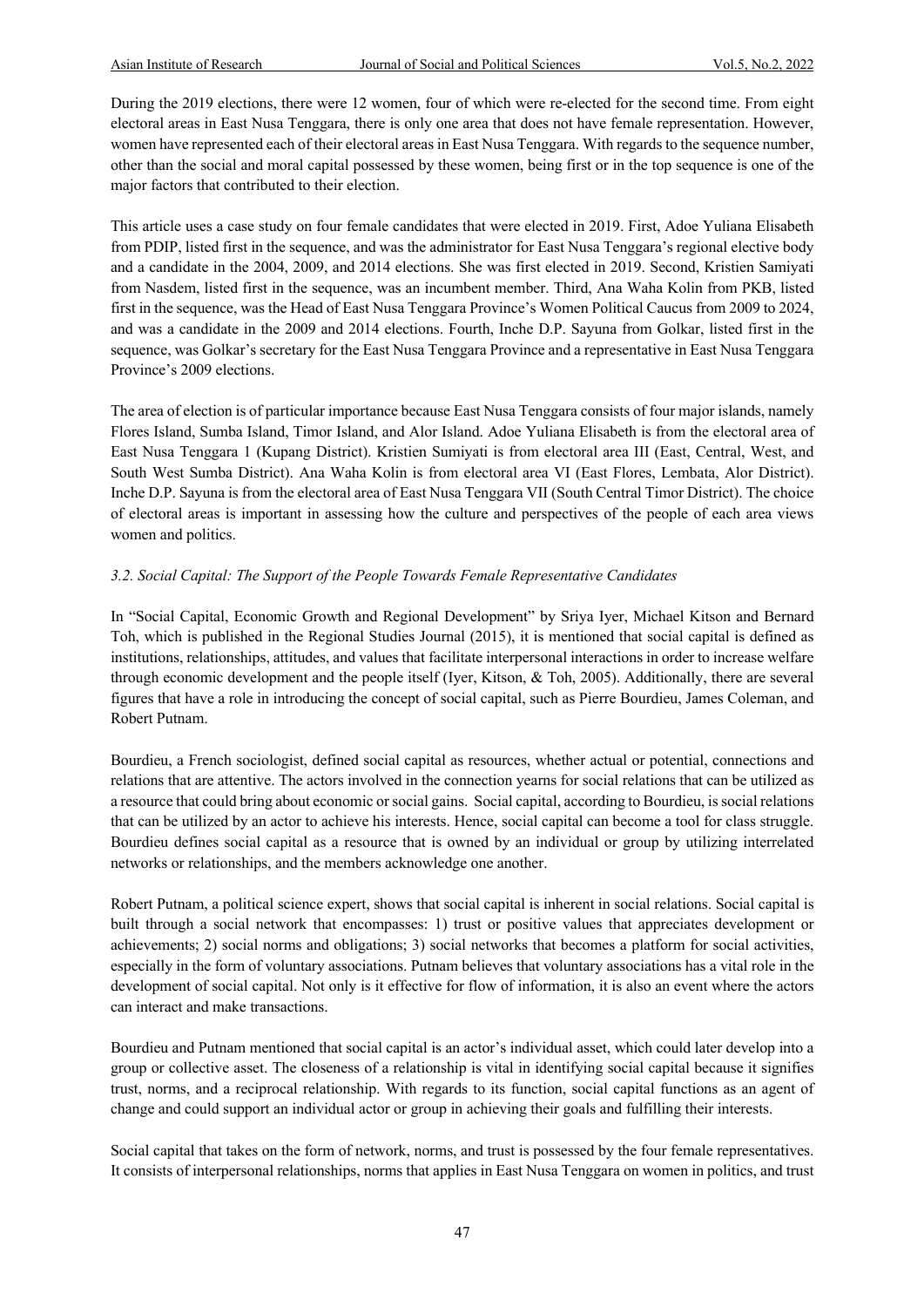that there are potential benefits that could arise between the four female representatives and the members of the network. The social capital possessed by the four women has realized the their familial relationships and social organizations. The interaction that is conducted by these women and public figures gave rise to trust on the basis of common values. There are factors that affect the victory of these women in the use of their social capital, namely their proximity with the networks. All four had built a relationship with social groups from far before their candidacy. When they were campaigning, it was much easier for these women to socialize their candidacy.

These four women entered politics because they received the support of their husbands, fathers, and extended family. The political parties of each of these women supported them by giving them a choice to select their area of election: Adoe Yuliana Elisabeth in Kupang City, Kristien Samiyati in Sumba Island, Ana Waha Kolin in Flores Island, and Inche D.P. Sayuna in South Central Timor District.

The support of the constituents towards these four women originated from the male members of their families, which is social capital based on trust. It means that the support they gained is a result of trust that is gained through the extended family of their husbands and fathers, who are public figures in each of their selected electoral areas, as stated by Adoe Yuliana Elisabeth from PDIP:

"I was fully supported by my husband's family and my siblings. I also have a lottery gathering and groups of friends there. There are also other lottery gatherings that supported me" (Interview with Adoe Yuliana Elizabaeth, 27<sup>th</sup> October 2021).

Kristien Samiyati from Nasdem also received the support of the people, which mainly originates from her father's family who is a senior politician, a Sumbanese, and a public figure in Sumba:

"I entered politics and received support because my parents and extended family are from South West Sumba. So, it was not difficult for to socialize" (Interview with Kristien Samiyati, 15th October 2019).

Ana Waha Kolin from PKB also received the full support of her extended family and the alumni of the school in Lembata District where she was raised:

"My parents and family were very supportive. They told me to come back to my electoral area because they are all retired and are ready to assist me. So, my family and alumni formed a team that would be my counter path in the field so I could be successful in 2019 elections. I also had social capital because I was in the same organization as my friends. Our organizations became a strong capital in achieving my success in the 2019 elections" (Interview with Ana Waha Kolin, 24<sup>th</sup> August 2021).

Inche D.P. Sayuna from Golkar is a senior politician that already possesses social capital because she joined Golkar from a young age and was elected as legislative member at the age of 31, and the support she received came from her parents' extended familied in the South Central Timor District, as well as the church where she was a religious figure in:

"I come from my electoral area, and it is also where my extended family lives. Furthermore, I am known as a key figure in Timor's Church of Masehi Injili, which has the largest congregation in East Nusa Tenggara. I am also a lecturer in the faculty of law and have many students from South Central Timor, so they voted for me" (Interview with Inche D.P. Sayuna, 24<sup>th</sup> August 2021).

The social capital owned by these four women is reciprocal and cooperative in nature and is conducted through a network of social bodies. This article shows that trust between the four women and their constituents resulted from their husbands, fathers, extended families, friends, and communities. The trust of the constituents is the reciprocity of the common values, tribe, organization, and church communities they have. As a social capital, trust is based on their husband's and father's figures. For example, Adoe Yuliana Elisabeth utilized her husband's family's lottery gathering (people from Manggarai Flores that resides in Kupang City); Kristen Samiyati is the child of a renowned politician and public figure in Southwest Sumba; Ana Waha has an extensive network that encompasses her father's extended family, alumni, community, and organizationsin her parents' hometown; Inche D.P. Sayunda had joined Golkar from a young age and was elected as a legislative member by her extended family, her students, and her church community.

Aside from the constituents' support she gained from her family (the status and influence of their husbands and fathers), these women also have capital in the form of their political party's elite's trust and support.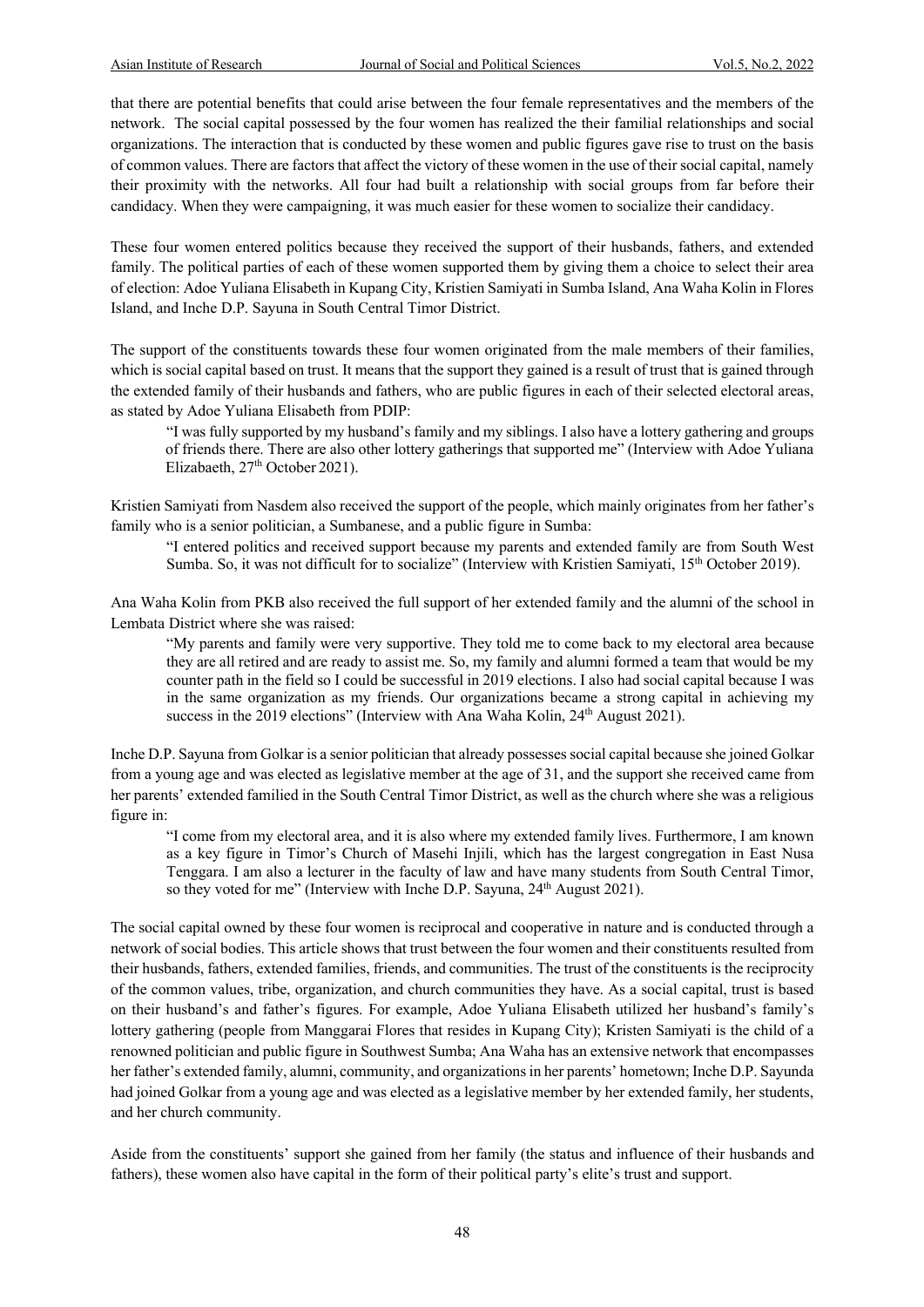PDIP, through an interview with Emanuel Kolfidus, the vice secretary of PDIP's East Nusa Tenggara Province's Regional Representative Body, states that the party supports women in politics, from when they were first trained and recruited:

"After the 30 percent quota was enacted, the party continuously searched, recruited, and trained women as a response to the affirmative action on quota. This was done on a national level. Back then, there many challenges in female candidacy. I know that female representative candidates had to start from from the bottom" (Interview with Emanuel Kolfidus, 16<sup>th</sup> October 2019).

Nasdem made sure to provide space for all citizens, including women. as mentioned by Kasimirus Kolo, the party's efforts to increase female participation in the elections were conducted according to the law:

"Nasdem is a political party that is open. It means that when we face a political event every 5 years, we are open to all citizens that have capacity, integrity, and electability. This party accommodates all citizens to participate in the elections, including women, especially because the law requires a 30 percent quota for women in the parliament. For us, it is very reasonable" (Interview with Kasimirus Kolo,  $22<sup>nd</sup>$  October 2019).

Yucundianus Lepa, an elite in PKB, mentions that the party encourages women in politics because women, as citizens, must actively participate not only for herself but also her family:

"In principle, we encourage women in NTT to participate actively. This means that if they want women and children to be taken care of and have their interests fought for, women are the most suitable for it" (Interview with Yucundianus Lepa,  $30<sup>th</sup>$  July 2019).

Ince D.P. Sayuna, who is also the Secretary General of Golkar's East Nusa Tenggara's Regional Representative Body, states women, as citizens, are a political asset because they have a certain appeal in society:

"Women are a political asset for their political parties and have a certain appeal to the public. Golkar sees that in order to garner the support of the people, we must focus on women and young children. Golkar's 2019 political campaign's tagline was "Women and young children." As a result, almost all women are key administrators of the party. However, in order to become a candidate in the elections, they have to undergo training to prepare their mentality and skills as a politician. Furthermore, there is a suborganization in Golkar called Golkar's Women's Union, so there are always female representative candidates" (Interview with Ince D.P. Sayuna, 25<sup>th</sup> July 2019).

The social capital of women in their respective political parties can be seen from the trust of the elite's political parties (most of them are men) who placed women in the top sequence. In the 2019 elections, Adoe Yuliana Elisabeth, Kristien Samiyati, Ana Waha Kolin, dan Inche D.P. Sayuna were all in the number one sequence. The sequence is important because it reflects the party's trust towards women and that they have a high electability rate. This shows that these women have loyal constituents and that the political party trusts that they will be elected.

## *3.3. The Moral Capital of the Four Female Representative Candidates*

After explaining the social capital owned by the four female candidate, we will discuss about moral capital from the perspective of Derichs, Fleschenberg and Hustebeck, where moral capital for female politicians is an asset and strategy for victory. In many cases, female politicians have the ethics to serve because they are more sensistive towards the gender issues in their areas. The reason is that female politicians are assumed to be more caring and are ready to nurture and serve. The concept of 'care' becomes a potential strategic tool for female politicans in gathering support (Dewi, 2019).

Other than social capital, the success of these four female candidates can be contributed to moral capital arising from their professions as teachers, advocates and activists. These professions are seen as honorable and has deep connections with the people. This can be seen from their campaign, where they portray themselves as mothers that provide comfort and do not deceive. These women took advantage of their image in order to approach the people. Even after being elected, they returned to their respective areas to assist and listen to the aspirations of their people. Adoe Yuliana Elisabeth is an activist and is used to social empowerment activities (including those involving cultural groups and women's empowerment). During the campaign, she socialized by directly visiting the people from one house to another: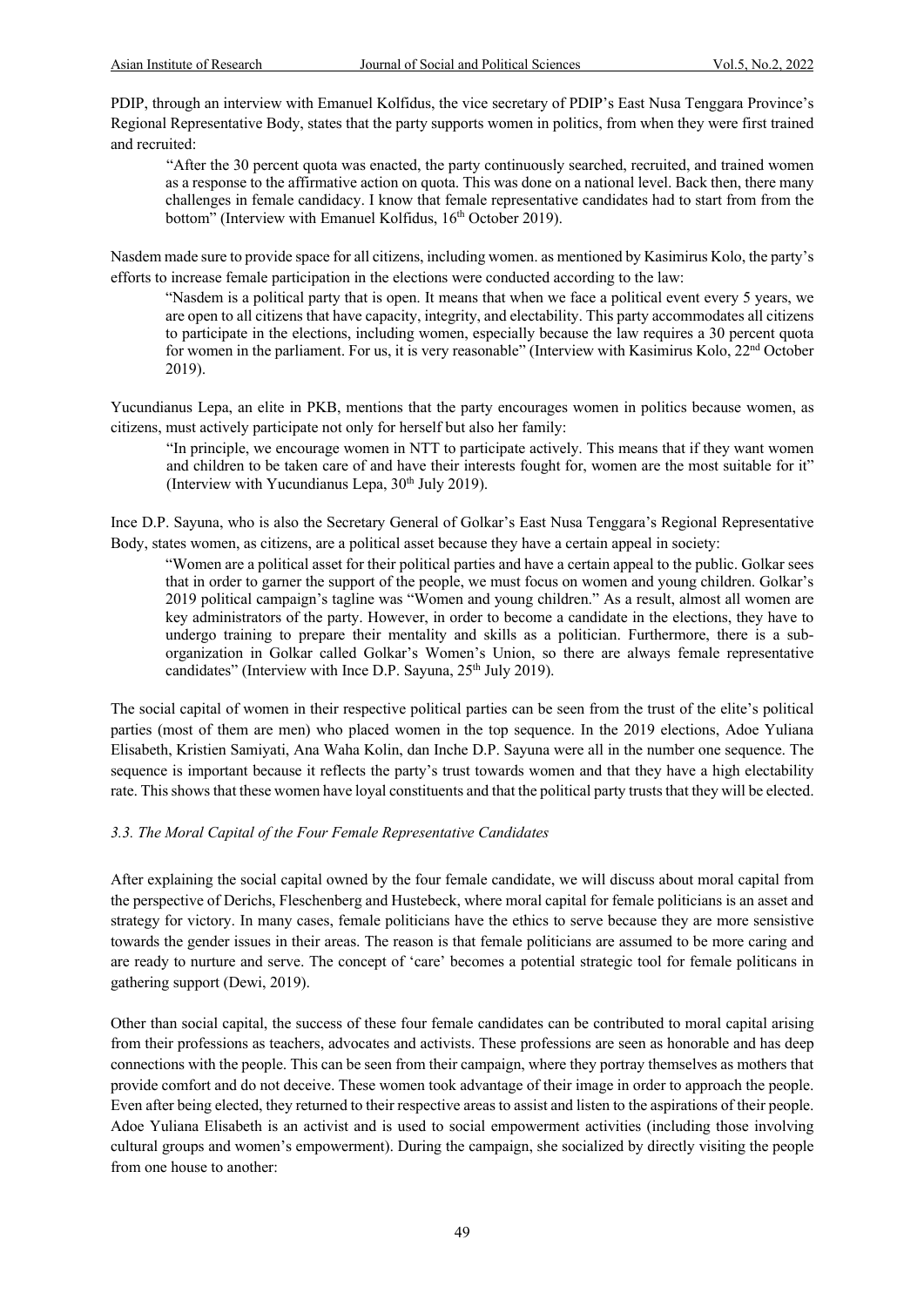"During the campaign, our socialization was only by way of visiting the people's home from door to door. Of course, it was challenging because it was time-consuming. There were 10 to 15 people in one point and I was assisted by my family's lottery gathering" (Interview with Adoe Yuliana Elisabeth,  $27<sup>th</sup>$ October 2021).

Kristien Samiyati was a teacher in Manggarai District's High School and returned to her father's hometown in Southwest Sumba. With her background as a teacher, she brought up issues relating to women's education and health:

"During the campaign in Sumba District, I brought up issues on health and focused on mother and children. Because I come from the educational field, I am very socially inept, so I utilized various medium in my campaign. Lately, I have been raising awareness on reproductive health for girls because they are our true capital. They should understand its importance because they are the future mothers of our generation" (Interview with Kristien Samiyati, 15<sup>th</sup> October 2019).

Ana Waha Kolin is an activist that advocates humanitarian works and she also works as a consultant who conducts various social empowerment activities:

"It was not difficult for me because I communicated with my connections, such as organisations, alumni, and my extended families in Larantuka, Alor, and Lembata. So, I campaigned in areas where I was deeply connected and received support from my family, friends, and public figures" (Interview with Ana Waha Kolin,  $24<sup>th</sup>$  August 2021).

Inche D.P. Ayuna also conducted similar activities. As a senior politician, law school lecturer, and lawyer, she did not face many challenges during her campaign. She received support from her extended family, students, church, and the people she has assisted and advocated for:

"I was active in my church community and GMIT. They had the largest congregation in East Nusa Tenggara, which boasts almost all of the citizens of East Nusa Tenggara. Secondly, I was active as a lecturer in the faculty of law. The students in my faculty are mostly from South Central Timor, and they were the ones who voted for me" (Interview with Inche D.P. Sayunda, 24<sup>th</sup> August 2021).

All four women were successful in the campaign and could influence the people to vote for them. With the professions that they have, they are able to gain the trust of their constituents, especially because their profession is deemed to be "honorable" and were role models for the people of East Nusa Tenggara. Teachers, lawyers, and activists have deep connections with the people and are their asset in achieving victory. Furthermore, these women are very consistent. They returned to their electoral areas after being elected in order to hear the aspirations of their constituents.

## **4. Conclusion**

The success of these four female representative candidates in the 2019 elections in East Nusa Tenggara originates from the social capital, namely the trust of their constituents, which has been built by men (husbands and fathers). This trust arises because of commonalities in values and tribe (Manggarai, Sumba, Larantuka/Lembata, and Timor Tribe). Adoe Yuliana Elisabeth utilized her husband's tribe through the family's lottery gathering in Kupang City; Kritien Samiyati made use of their father's extended family in Southwest Sumba; Ana Waha Kolim took advantage of her father's extended family in Latantuka/Lembata and Inche D.P. Sayuna used her father's and husband's family in South Central Timor. Additionally, their proximity to various organisations (church communities, social organizations, and schools), as well as their close relationship with cultural and public figures in their electoral areas is also a major contributor.

Other than social capital, moral capital is also a key to these women's success. Their professions as teachers, lawyers, and activists are deemed to be "honorable," enabling them to form deep connections and assist the people. This is also evident in the fact that they returned to their respective electoral areas after being elected in order to assist the people.